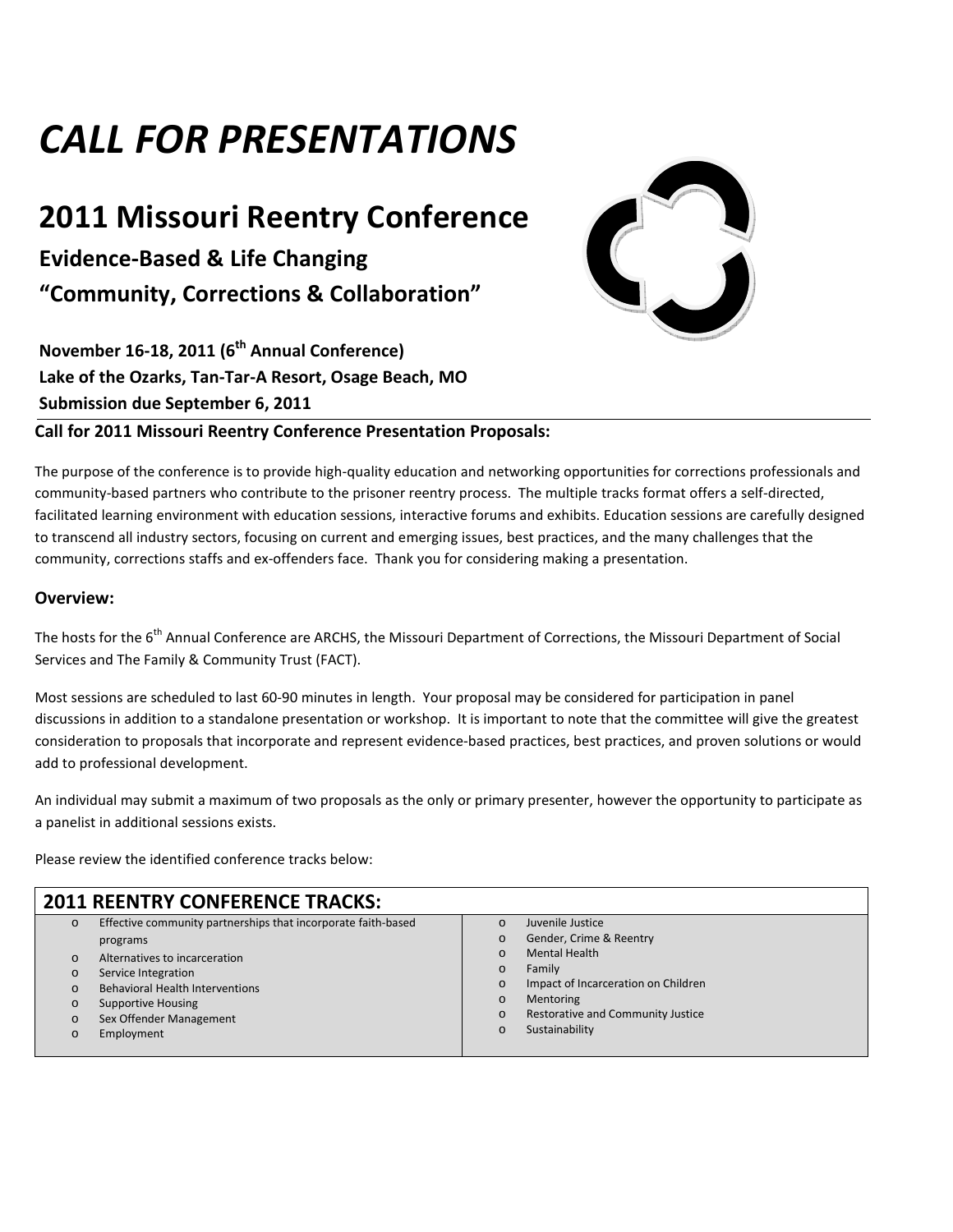#### **Call for Presentations Overview:**

| <b>Submission Deadline:</b> | All presentation proposals must be submitted by close of business on       |  |
|-----------------------------|----------------------------------------------------------------------------|--|
|                             | September 6, 2011 to be considered.                                        |  |
| Acknowledgement:            | All presentation submissions will be acknowledged via e-mail upon receipt. |  |
| <b>Review Period:</b>       | Proposals will be reviewed by the 2011 MO Reentry Conference committee.    |  |

#### **Evaluation Criteria for Proposals:**

- Highly interactive/hands-on presentations
- Relevance to attendees and session topics
- Well-defined topics with focused objectives
- Timeliness of topics
- Original material
- Overall quality of proposed session's content
- Completeness of presentation proposal
- Speaker's background and experience

#### **How to Submit a Proposal:**

Proposals may not exceed two 8  $\frac{1}{2}$  x 11 pages. Two typed copies must be submitted, postmarked no later than **September 6, 2011,** and an electronic copy sent via email. The written proposals must conform to the following outline:

**1. Title AND Format.** Please type the title of the proposed presentation at the top of the first page, centered. Underneath the title, please identify the presentation format as a workshop, debate or panel discussion.

**2. Length.** Concurrent sessions are 60 minutes to 90 minutes long with a maximum of three presenters.

**3. Primary Contact Person AND List of Presenters.** Please provide the primary contact person's name, position, organization name, street address, city, state, zip code, telephone number, fax number and email address. Please also provide this information for all other presenters. Please be sure to indicate if the primary contact is a presenter. The primary contact person will receive all correspondence and an invoice related to the presentation, and is responsible for forwarding conference logistical information to all other presenters.

**4. Learning Objectives.** Please list three learning objectives for the presentation. ("The conclusion of the session, participants will...").

**5. Description.** Please provide a 40-50 word description of the proposed presentation. This description will be used in the printed conference program for all approved workshops. Please use complete sentences (no bullets or lists please).